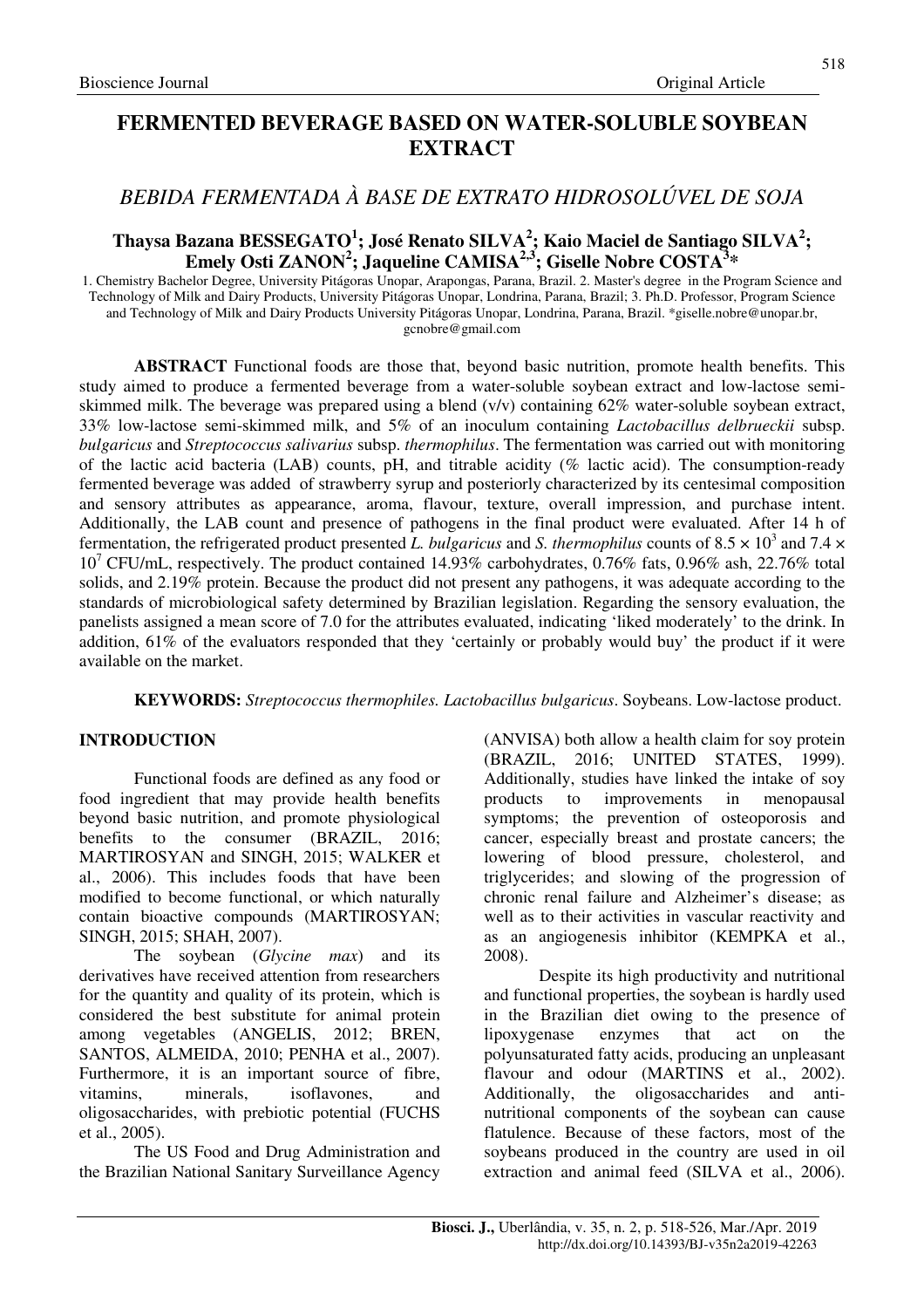However, scientific studies have sought viable alternatives aimed at increasing the possibilities of introducing soybeans into human food (HUAG, CAI, XU, 2017; VAGADIA, et al., 2018; WATANABE, et al., 2016).

The water-soluble extract of the soybean, which is rich in protein and has a low level of fatty acids, has been commercialized in the forms of granules, powder, and liquid. The extract does not contain lactose, thus allowing its consumption by lactase-deficient individuals. However, it is a suitable medium for the growth of lactic acid bacteria (LAB) because it contains substances that favour the metabolism of these microorganisms, such as raffinose, stachyose, amino acids, and proteins (OMOGBAI, IKENEBOMEH, OJEABURU, 2005).

Yogurt is the product of milk fermentation by *Lactobacillus delbrueckii* subsp. *bulgaricus* and *Streptococcus salivarius* subsp*. thermophilus*  (BRAZIL, 2000; BRAZIL, 2007), and has a high nutritional value and high digestibility (CAMARGO et al., 2000). The bacterial cultures used in the production of soy yogurt should be able to use sugars, such as sucrose, raffinose, and stachyose, so that the ideal acidity is obtained (MITAL; STEINKRAUS, 1979; WANG, MARINHO, CARVALHO, 1994). The metabolism of the carbohydrates, amino acids, and peptides from soybeans stimulates microbial growth, promoting sensory characteristics similar to those of traditional yogurt (BREN, SANTOS, ALMEIDA, 2010). Additionally, soy yogurt has some advantages over the conventional milk-based yoghurts, such as having lower saturated fat and lactose levels and the absence of cholesterol (TRINDADE et al., 2001).

The combination of the functional properties of the water-soluble soybean extract (WSSE) and LAB in low-level lactose or lactosefree products is an interesting approach, as it provides an important nutritional option for lactoseintolerant individuals. Thus, this study aimed to produce and characterize a fermented beverage made from WSSE and low-lactose semi-skimmed milk, with addition of strawberry pulp.

## **MATERIAL AND METHODS**

## **Fermentation process**

To obtain the fermented beverage, the dairy culture YO-MIX™ 300 LYO (Danisco® , Cotia - SP) containing *Streptococcus salivarius* subsp.

*thermophilus* and *Lactobacillus delbrueckii* subsp. *bulgaricus* was used. The freeze-dried culture was activated in semi-skimmed milk with a low level of lactose (Batavo Sensy, Teutônia - RS) by heating to 42 $\degree$ C, and then inoculated with 5% (w/v) lyophilised culture and incubated for 6 h at 42°C.

The beverage base consisted of 62% WSSE (Purity, Maringá - PR) and 33% semi-skimmed milk with a low level of lactose (Batavo Sensy, Teutonia - RS). The mixture was autoclaved at 105°C for 15 min to eliminate possible contaminants. The product was formulated as shown in Figure 1, and the fermentation was monitored for its titratable acidity up to 1.5% lactic acid (BRAZIL, 2000). In the meantime, a fruit syrup consisting of strawberries *in natura* and 22% (w/v) sugar (Alto Alegre, Presidente Prudente - SP) was heated to obtain a jelly (GAVA, SILVA, FRIAS, 2009). Then,  $0.1\%$ (v/v) of strawberry flavour (Mix, São Bernardo do Campo - SP) and  $0.07\%$  (v/v) of red food colouring (Arco-Íris, São Paulo - SP) were added to the processed jelly, and the mixture was added to the fermented beverage at the end of the fermentation process.

#### **Physicochemical and microbiological evaluation of the product**

The fermentation was monitored through measurements of the pH (TEC-2 digital pH meter, Tecnal, Piracicaba - SP) and titratable acidity, using 10-mL samples at 3-h intervals, up to pH 4.6. The acidity (% lactic acid) was determined by titration with 0.1 M NaOH, using phenolphthalein as an indicator (INSTITUTO ADOLFO LUTZ, 2008). Lactic acid bacterial counts were performed in the same time interval, using De Man-Rogosa-Sharpe agar (Himedia, Mumbai, India) for the enumeration of *L. bulgaricus* and lactose M17 agar (Himedia, Mumbai India) for *S. thermophilus*, with incubation at 42°C and 37°C, respectively (SILVA, JUNQUEIRA, SILVEIRA, 2001).

The consumption-ready beverage was characterized for its protein content by the Kjeldahl method, for its fat content by Soxhlet extraction, for its ash content by incineration in a muffle furnace, and for its dry extract and total carbohydrate contents according to the methods described by INSTITUTO ADOLFO LUTZ (2008). Microbiological assays to detect faecal and thermotolerant coliforms and total count of moulds and yeasts were carried out as established by the Brazilian legislation (BRAZIL, 2001).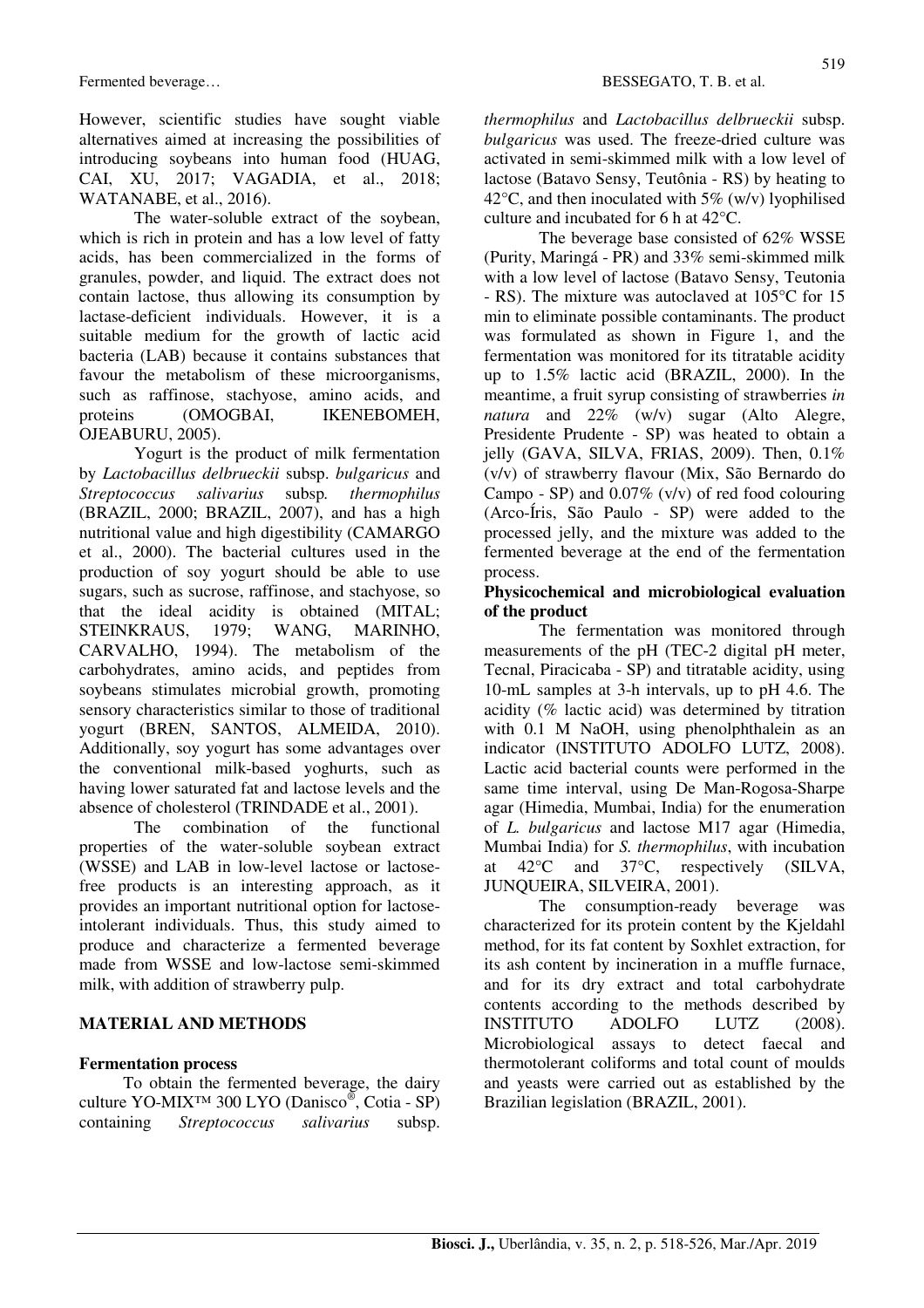

Figure 1. Production of the fermented beverage containing water-soluble soybean extract and low-lactose semi-skimmed milk.

#### **Sensory Evaluation**

Untrained panelists  $(n = 60)$ , made up of adults between 18 and 50 years of age, evaluated the product. The tests were performed in individual booths at the Laboratory of Sensory Analysis of UNOPAR (Piza, Londrina) under white light. Samples were coded with three digits in disposable 50-mL cups in which 40 mL of the fermented beverage at a temperature of approximately 6–10°C was served. Acceptance of the attributes (viz. appearance, aroma, flavour, texture, and overall impression) was based on a structured 9-point hedonic scale, with the extremes anchored by 1 (dislike extremely) and 9 (like very much). In addition, the purchase intent was informed, with the scale ranging from 1 (decidedly I would buy) to 5 (decidedly I would not buy).

#### **Statistical Analysis**

The data were evaluated by analysis of variance and Tukey's multiple comparison of means at a 5% significance level ( $p < 0.05$ ), using Statistica version 6.0 software (STATSOFT, 2001).

#### **RESULTS AND DISCUSSION**

The mixture containing low--lactose semiskimmed milk and WSSE presented an initial pH of 6.7. Throughout the 14-h fermentation period, the pH values decreased and the beverage showed typical characteristics of a fermented product, with a final pH of 4.5 and acidity of 0.8% lactic acid in the consumption-ready product (Figure 2). The acidity complied with Brazilian legislation and Mercosul criteria for fermented milk-based beverages, which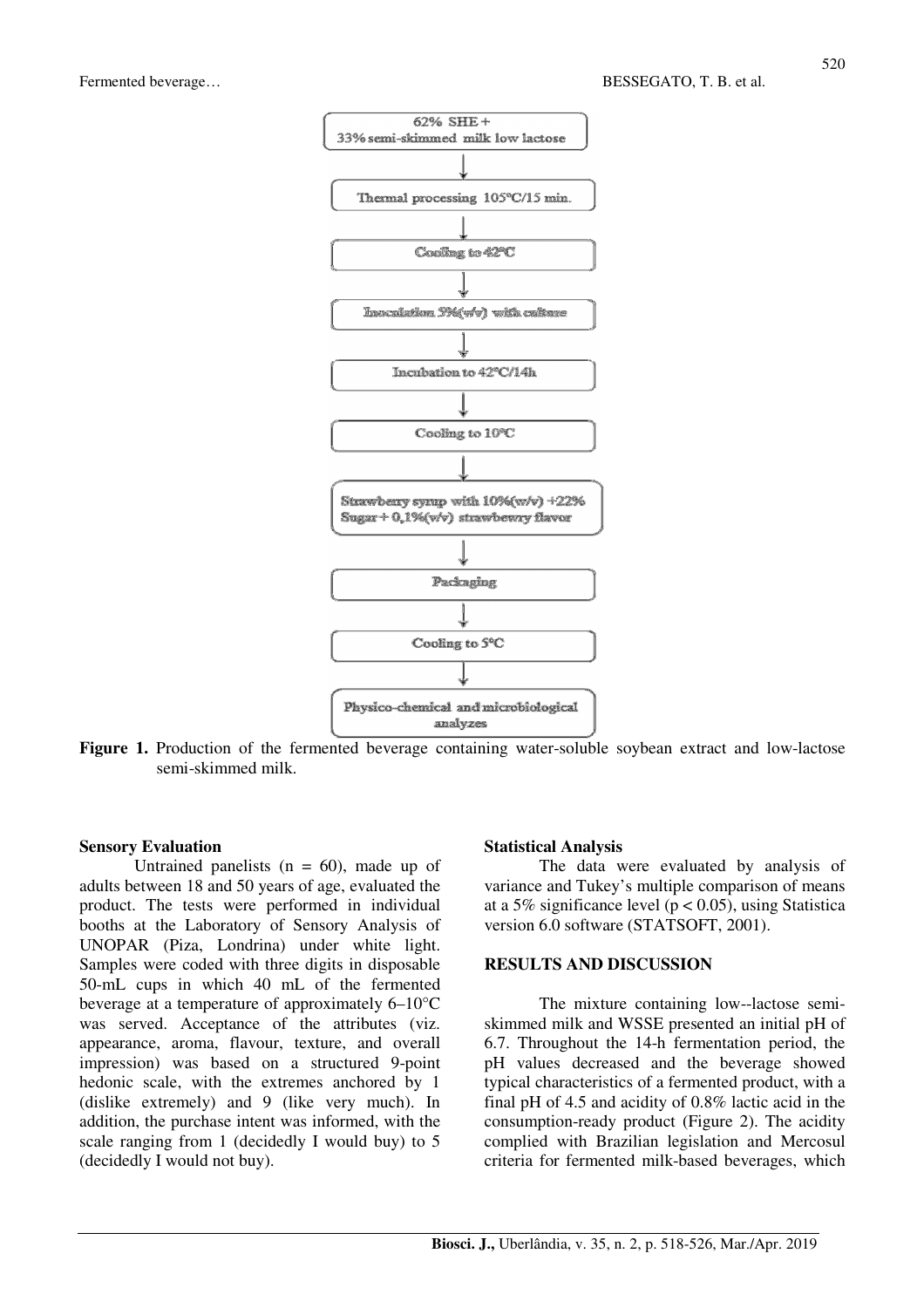stipulate that the acid value should range between 0.6% and 1.5% (BRAZIL, 2000; BRAZIL, 2007).

According to FUCHS et al. (2005), the typical pH and acidity characteristics of fermented milk are ideal parameters for gel formation due to protein coagulation. Other authors have reported similar data for yogurts produced with mixtures of cow's milk and soy products (CAMARGO et al., 2000; FIORENTINI et al., 2011; FUCHS et al., 2005). Although the present fermented beverage cannot be characterized as a yogurt since it does not present sufficient milk proteins for such designation (BRAZIL, 2000; BRAZIL, 2007), the usual designation for WSSE-based products is commonly 'soy yogurt' or 'soy milk beverage' (BREN, SANTOS, ALMEIDA, 2010; FIORENTINI et al., 2011; MANZANO et al., 2008; MORAES et al., 2006). The pH values observed in this study conferred product safety, since the most common pathogens in foods are inhibited at pH values below 4.5 owing to the presence of organic acids, which is characteristic of the metabolism of LAB.

The use of the traditional yogurt culture in the fermentation process is a good parameter for comparative purposes of this product with traditional fermented milks, since fermented WSSEbased beverages are marketed as an alternative to fermented milks. Moreover, controlling the acidity and pH is an important step in the fermentation process, because acidity may slow the hydration of the proteins, with subsequent phase separation due to gel contraction (THAMER; PENNA, 2006). Excessive acidity can also result in undesirable changes in sensory characteristics and reduce the culture viability (SOUZA et al., 2013; THAMER; PENNA, 2005; VINDEROLA, BAILO, REINHEIMER, 2000).

Regarding the development of the lactic acid culture as a function of pH and acidity (Figure 2), at time zero (0 h) of fermentation, the LAB counts in the substrate were  $6.5 \times 10^3$  CFU/ml for *L*. *bulgaricus* and 2.9  $\times$  10<sup>6</sup> CFU/mL for *S*. *thermophilus*. The peak of bacterial growth at time 6 h indicated a higher production of lactic acid and a sharp decrease in the pH of the medium. At the end of the fermentation process, the LAB counts had increased, as expected. After 14 h of fermentation, the final product had  $8.5 \times 10^3$  CFU/mL of *L*. *bulgaricus* and 7.4  $\times$  10<sup>7</sup> CFU/mL of *S*. *thermophilus* (Figure 2). According to Brazilian legislation (BRAZIL, 2000; BRAZIL, 2007), the minimum LAB count in yogurt should be  $1 \times 10^7$ CFU/mL, and thus the fermented soy product of the present study was within the parameters required by law.



**Figure 2.** Relationship between the growth of *Lactobacillus bulgaricus* and *Streptococcus thermophilus* and the pH and titratable acidity during 14 h of fermentation and in the final product.

During fermentation, *S. thermophilus* and *L. bulgaricus* grow in symbiosis; that is, they have a dependency relationship in which *L. bulgaricus* grows best at the beginning of the fermentation, hydrolysing proteins with consequent release of amino acids, especially valine. This favours the multiplication of *S. thermophilus*, which in turn produces lactic acid and formic acid, reducing the pH of the medium for the optimal growth of *L. bulgaricus* (COURTIN; RUL, 2004; THAMER; PENNA, 2005). From the industrial point of view, a fermentation time of 14 h (Figure 2) can be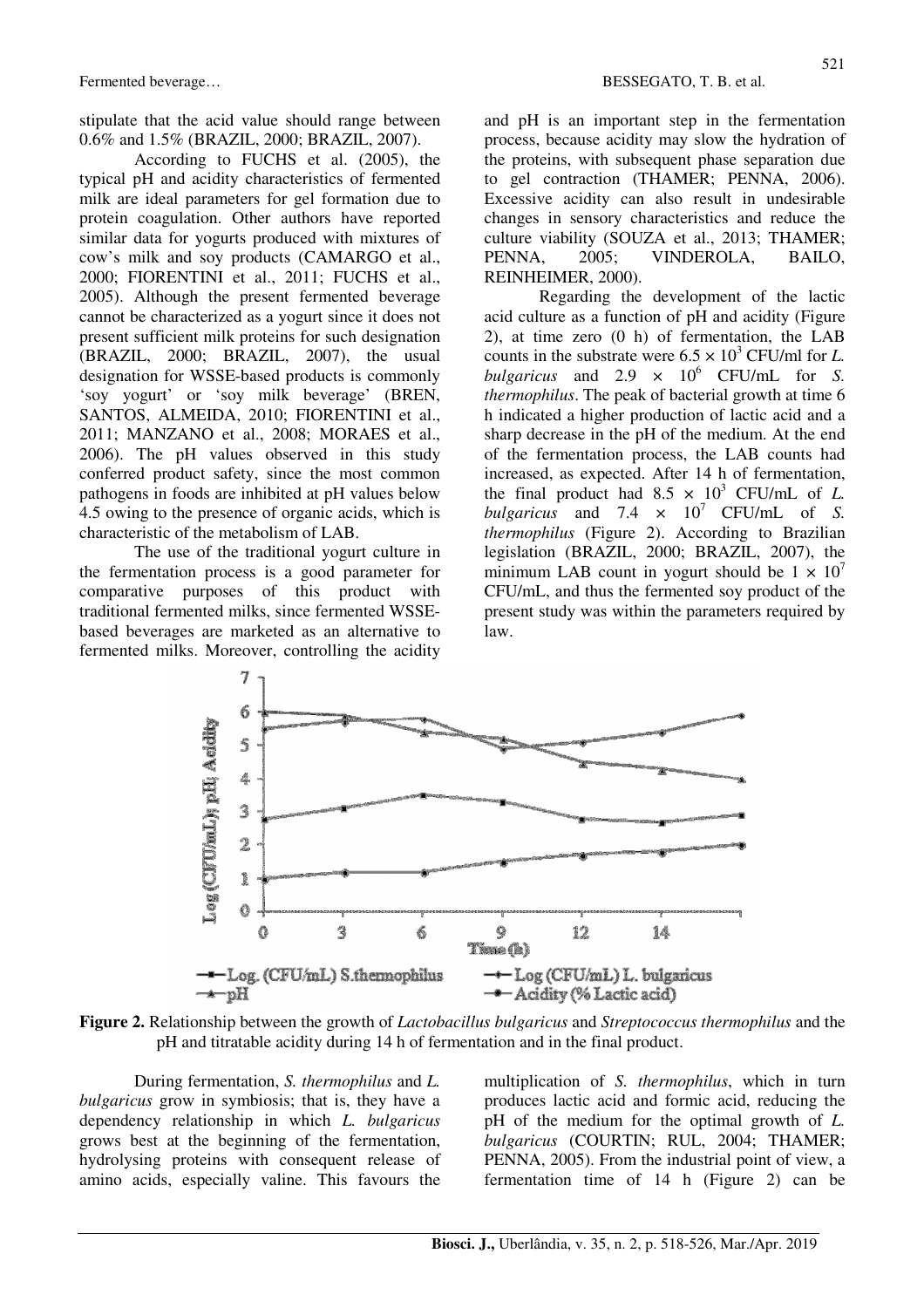considered long, since the fermentation of dairy products generally lasts from 3.5 to 6 h (DAVE; SHAH, 1997; THAMER; PENNA, 2006). Other authors have reported similar fermentation times for WSSE-based beverages supplemented with fermentable sugars (PINTHONG, MACRAE, ROTHWELL, 1980; SAITHO et al., 2014). Additionally, the proportion of milk used in the production process can affect the bacterial metabolism, increasing the fermentation time as a result of the lower availability of lactose as compared with traditional fermented dairy products. Lee, Moor, and Seo (1990) reported that LAB have a better ability to produce lactic acid on substrates with lactose levels similar to that of milk. However, WSSE is a suitable environment for LAB growth owing to the presence of carbohydrates such as stachyose (OMOGBAI, IKENEBOMEH, OJEABURU, 2005).

With regard to the characteristics of the consumption-ready beverage, the results showed a final acidity of  $0.80 \pm 0.02\%$  lactic acid and pH value of  $4.5 \pm 0.00$ . The carbohydrate, total solids, and ash contents (Table 1) were similar to the values found by Fuchs et al. (2005) in a fermented WSSEbased beverage containing fibre. The protein and fat contents were  $2.19 \pm 0.08\%$  and  $0.75 \pm 0.03\%$ . respectively, which corroborate the findings of Rodrigues and Moretti (2008) who studied a WSSEbased beverage containing peach pulp.

**Table 1.** Chemical composition (%) of the final product.

| Parameter     | Value $(\%)$       |
|---------------|--------------------|
| Acidity       | $0.80\% \pm 0.02$  |
| pH            | $4.5 \pm 0.00$     |
| Carbohydrates | $14.92\% \pm 0.18$ |
| Ash           | $0.96\% \pm 0.06$  |
| Lipids        | $0.75\% \pm 0.03$  |
| Total solids  | $22.75\% \pm 0.25$ |
| Protein       | $2.19\% \pm 0.08$  |

Values presented as means  $\pm$  standard deviation from the 3 independent production (n=9)

Negative results were obtained for the coliform, yeast, and mould counts. Therefore, the product was considered suitable for human consumption according to current Brazilian law related to the microbiological safety of foods (BRAZIL, 2001).

Regarding the sensory evaluation, the acceptance test showed mean scores of >6.0 on a 1– 9 scale for all attributes evaluated (Table 2), indicating a good acceptance of the product. In addition, the fermentation process can improve not only the sensory aspects but also the nutritional value of the final product, resulting in the development of suitable flavours and aromas (CAMARGO et al., 2000; FIORENTINI et al., 2011; MORAES et al., 2006). Moreover, the process also improves the bioactive compounds and decreases the anti-nutritional factors, which may contribute to the increased acceptance and positive effects of fermented soybean products (BREN, SANTOS, ALMEIDA, 2010; VAGADIA, et al.; 2018; WATANABE et al., 2017).

| Table 2. Results of sensory analysis of the final product. |  |  |  |
|------------------------------------------------------------|--|--|--|
|------------------------------------------------------------|--|--|--|

| Attributes                | Mean scores    |
|---------------------------|----------------|
| Appearance                | $6.4 \pm 1.79$ |
| Aroma                     | $7.1 \pm 1.63$ |
| Flavour                   | $7.2 \pm 1.72$ |
| Texture                   | $7.0 \pm 1.63$ |
| <b>Overall Impression</b> | $6.8 \pm 1.70$ |

Means scores from the 9 point hedonic scale, ranging from: 1-dislike extremely; 2- dislike very much; 3- dislike moderately; 4- dislike slightly; 5-neither like nor dislike; 6- like slightly; 7- like moderately; 8 – like very much; 9-like extremely.

The fermented beverage showed good purchase intent from most sensory panelists, resulting in scores of  $\geq 4$  on a 1–5 scale. This indicated that the majority of the consumers  $(61\%)$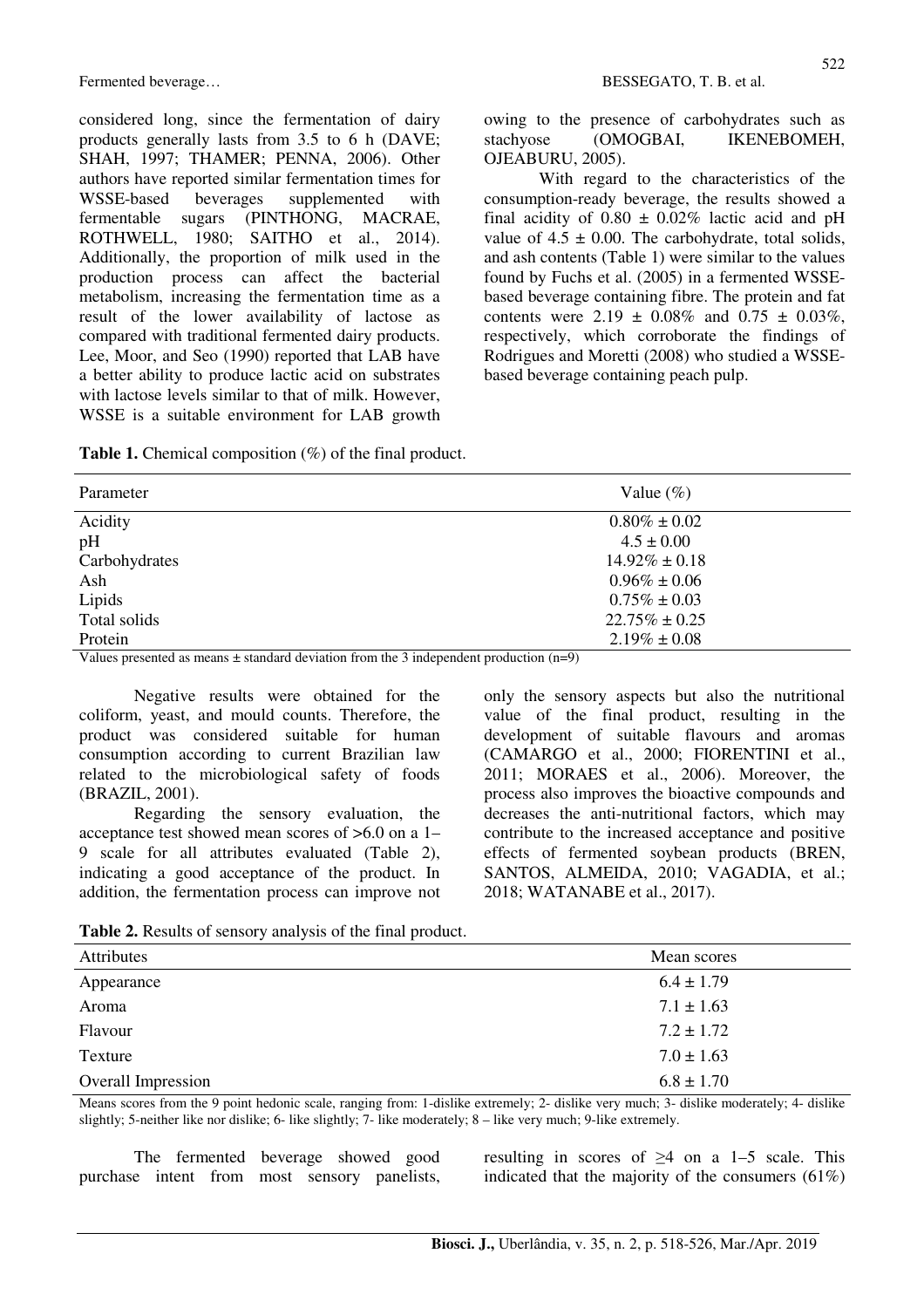had a positive impression of the product. Typically, although the WSSE has a clear colouration, this colour tends to darken after heat treatment. Despite the use of the food colouring and strawberry pulp, the product showed a dark pink colour which led the panelists to perceive it to be a guava colour and flavour rather than the expected strawberry. This may have influenced both the sensory evaluation and purchase intent. Although soy-based products have low consumers' acceptance due to the presence of off-flavour compounds, such as lipoxygenase (MORAES et al., 2006), the fermentation process and addition of the fruit pulp, sugar, and flavouring had made the final product pleasant according to the panelists.

## **CONCLUSIONS**

The formulation with 62% WSSE and 33% semi-skimmed milk with low-level lactose was suitable for LAB fermentation. The pH value, acidity, and microbial growth resulted in a product with characteristics similar to those of traditional fermented milks. Therefore, compared to these products, the WSSE-based fermented beverage is in accordance with the current legislation, and its physicochemical and microbiological contents render it ready for consumption.

The sensory evaluation indicated that the product was well accepted by the consumers. Thus, it can be an alternative to the inclusion of soy products in food, in addition to meeting the needs of individuals with lactase deficiency and those on macrobiotic and vegetarian diets.

#### **ACKNOWLEDGMENT**

The authors thank the CAPES Coordenação de Aperfeiçoamento de Pessoal de Nível Superior and to the FUNADESP - Fundação Nacional de Desenvolvimento de Ensino Superior Particular for the financial support.

**RESUMO:** Alimentos funcionais são aqueles que, além da nutrição básica, promovem benefícios à saúde. Este trabalho teve como objetivo produzir uma bebida fermentada a partir de extrato hidrosolúvel de soja (EHS) e leite semidesnatado com baixa lactose. A bebida foi preparada utilizando uma mistura (v/v) contendo 62% de EHS, 33% de leite semidesnatado com baixa lactose e 5% de inóculo contendo *Lactobacillus delbrueckii* subsp. *Bulgaricus* e *Streptococcus salivarius* subsp. *Thermophilus.* A fermentação foi acompanhada durante 14 horas, através das contagens das bactérias ácido lácticas, pH e a acidez titulável (% de ácido láctico). A bebida fermentada pronta para consumo foi adicionada de uma calda de morango e caracterizada por sua composição centesimal, bem como por avaliação sensorial para os atributos: aparência, aroma, sabor, impressão global e intenção de compra. Além disso, a contagem das bactérias lácticas e presença de patógenos no produto foi avaliada. Após 14 horas de fermentação, o produto final refrigerado apresentou contagens de 8,5x10<sup>3</sup> UFC/mL e 7,4x10<sup>7</sup> UFC/mL para as bactérias *L. bulgaricus* e *S. thermophilus* respectivamente. O produto apresentou 14,93% de carboidratos, 0,76% de gordura, 0,96% de cinzas, 22,76% de sólidos totais e 2,19% de proteína. O produto não apresentou quaisquer patógenos, portanto, foi adequado aos padrões determinados pela legislação brasileira quanto à segurança microbiólogica. Com relação à avaliação sensorial, os provadores atribuíram em média nota 7,0 para todos os parâmetros avaliados, indicando que "gostaram moderadamente" da bebida. Ademais 61% dos avaliadores apontaram que "certamente ou provavelmente comprariam" o produto se estivesse disponível no mercado.

**PALAVRAS-CHAVE:** *Streptococcus thermophilus. Lactobacillus bulgaricus.* Soja. Bebida com baixa lactose.

### **REFERENCES**

ANGELIS, R. C. Alimentos de origem vegetal são saudáveis: verdades e alguns questionamentos. **Nutrição em Pauta,** n. 57, p. 30-34, 2002.

BRAZIL. Ministério da Agricultura e do Abastecimento. Secretaria de Defesa Agropecuária. (2000). Departamento de Inspeção de Produtos de Origem Animal. Resolução Nº 05, de 13 de Novembro de 2000. Regulamento Técnico de Identidade e Qualidade de Leites Fermentados. **Diário Oficial [da] União**, Brasília, Seção 1, p. 9-12, 27 nov. 2000.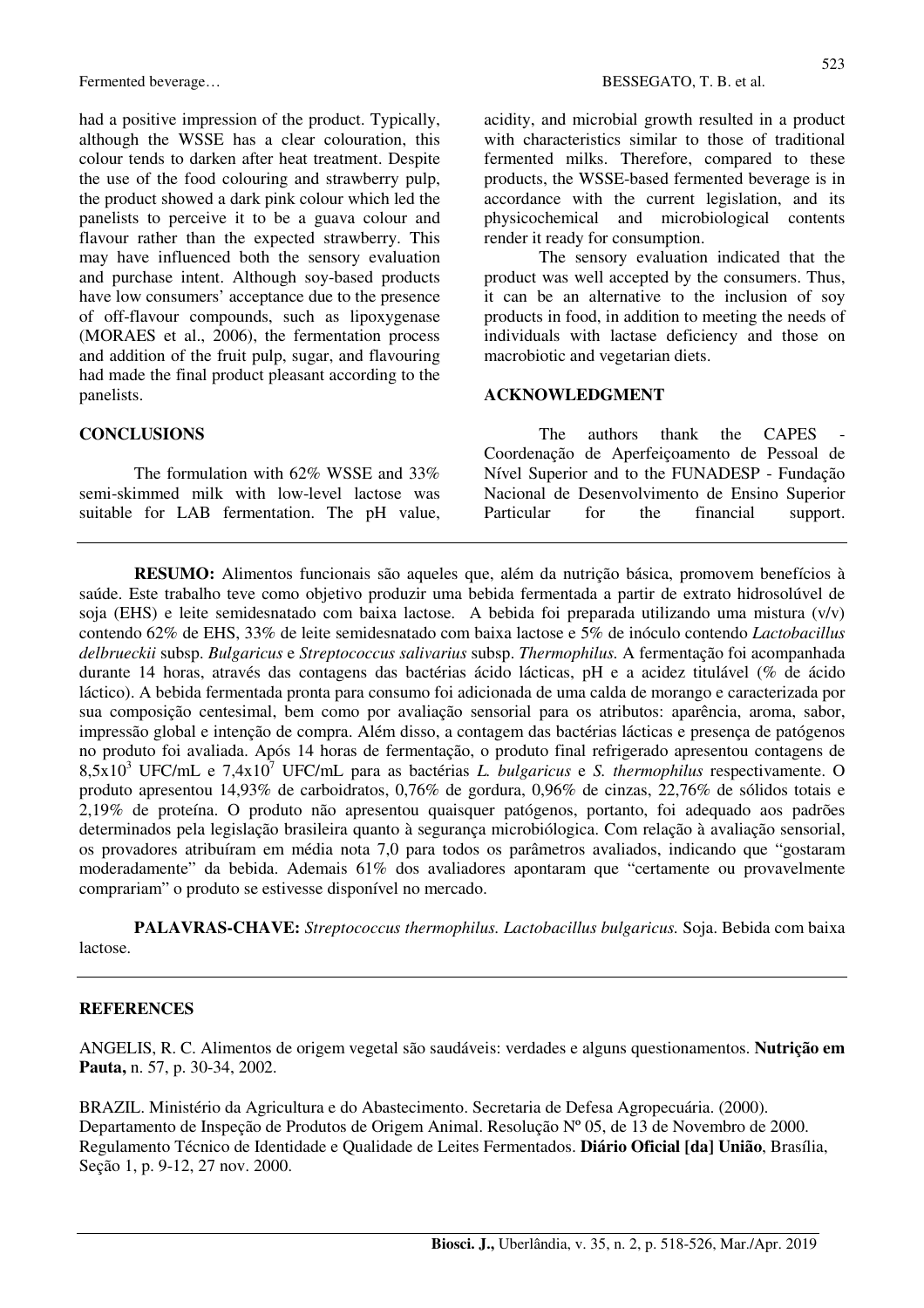BRAZIL. Ministério da Agricultura e do Abastecimento. Secretaria de Defesa Agropecuária. (2007). Departamento de Inspeção de Produtos de Origem Animal. Instrução Normativa Nº46. Regulamento Técnico de Identidade e Qualidade de Leites Fermentados**. Diário Oficial [da] União**, Brasília, Seção 1, p. 5, 24. out. 2007.

BRAZIL. Ministério da Saúde. Agência Nacional de Vigilância Sanitária. (2016). Resolução RDC nº 278, de 22 de setembro de 2005, atualizada em Julho de 2016. **Alimentos com alegações de propriedades funcionais e ou de saúde, novos alimentos/ingredientes, substâncias bioativas e probióticos**. Available at:< http://portal.anvisa.gov.br/alimentos/alegacoes >. Last accessed: 10 Aug 2018.

BRAZIL. Resolução RDC nº. 12. (2001). **Regulamento técnico sobre padrões microbiológicos para alimentos.** Diário Oficial da União, Brasília, DF**,** 2001, Available at : < http://portal.anvisa.gov.br/documents/33880/2568070/RDC\_12\_2001.pdf/15ffddf6-3767-4527-bfac-740a0400829b>. Last accessed: 10 Aug 2018.

BREN, E.; SANTOS, L.; ALMEIDA, J. V. P. Development of probiotic beverage from soybean milk. **Revista Brasileira de Tecnologia Agroindustrial.** Ponta Grossa, v. 1, n. 4, p. 100-108, 2010.

CAMARGO, D. S.; ALVEZ, G.; GARCIA, S.; MIZUBUTI, I. Y. Bebida fermentada à base de soro de leite e isolado proteico de soja. **Semina: Ciências Agrárias***.* Londrina, v. 1, n. 21, p. 45-51, 2000.

COURTIN, P.; RUL, F. Interactions between microorganisms in a simple ecosystem: yogurt bacteria as a study model. **Le Lait, Les Ulis**. n. 84, p. 125-134, 2004.

DAVE, R. I.; SHAH, N. P. Viability of yoghurt and probiotic bacteria in yoghurts made from commercial starter cultures. **International Dairy Journal,** Barking, v. 1, n. 7, p. 31-41, 1997. https://doi.org/10.1016/S0958-6946(96)00046-5

FIORENTINI, A. N.; BALLUS, C. A.; OLIVEIRA, M. L.; CUNHA, M. F.; KLAJN, V. M. The influence of different combinations of probiotic bacteria and fermentation temperatures on the microbiological and physicochemical characteristics of fermented lactic beverages containing soybean hydrosoluble extract during refrigerated storage. **Food Science and Technology**. Campinas, v. 3, n. 31, p. 597-607, 2011. https://doi.org/10.1590/S0101-20612011000300008

FUCHS, R. H. B.; BORSATO, D.; BONA, E.; HAULY, M. C. O. Soy yogurt supplemented with oligofructose and inulin. **Food Science and Technology.** Campinas, v. 1, n. 25, p. 175-181, 2005. https://doi.org/10.1590/S0101-20612005000100029

GAVA, A. J.; SILVA, C. A. B.; FRIAS, J. R. G. **Tecnologia de Alimentos: Princípios e Aplicações**. Ed. Nobel, São Paulo, Brazil. 2009, 511 pages.

HUANG, G.; CAI, W.; XU, B. Improvement in beta-carotene, vitamin B2, GABA, free amino acids and isoflavones in yellow and black soybeans upon germination. **LWT - Food Science and Technology.** 75: 488- 496, 2017. https://doi.org/10.1016/j.lwt.2016.09.029

INSTITUTO ADOLFO LUTZ (2008). Manual de Normas Analíticas do Instituto Adolfo Lutz. **-**in: Instituto Adolfo Lutz: **Métodos físico-químicos para análise de alimentos** (Ministério da Saúde), Brasília. pp. 823 – 881.

KEMPKA, A. P.; KRUGER, R. L.; VALDUGA, E.; DI LUCCIO, M.; TREICHEL, H.; CASIAN, R.; OLIVEIRA, D. Formulation of a peach-flavored dairy drink using alternative substrates and probiotic culture. **Food Science and Technology.** Campinas, v. 0, n. 28, p. 170-177, 2008. https://doi.org/10.1590/S0101- 20612008000500027

LEE, S. Y.; MOOR, C. V.; SEO, A. Comparison of milk-based and soymilk-based yogurt. **Journal of Food Science.** Chicago, v. 2, n. 55, p. 532-536, 1990. https://doi.org/10.1111/j.1365-2621.1990.tb06803.x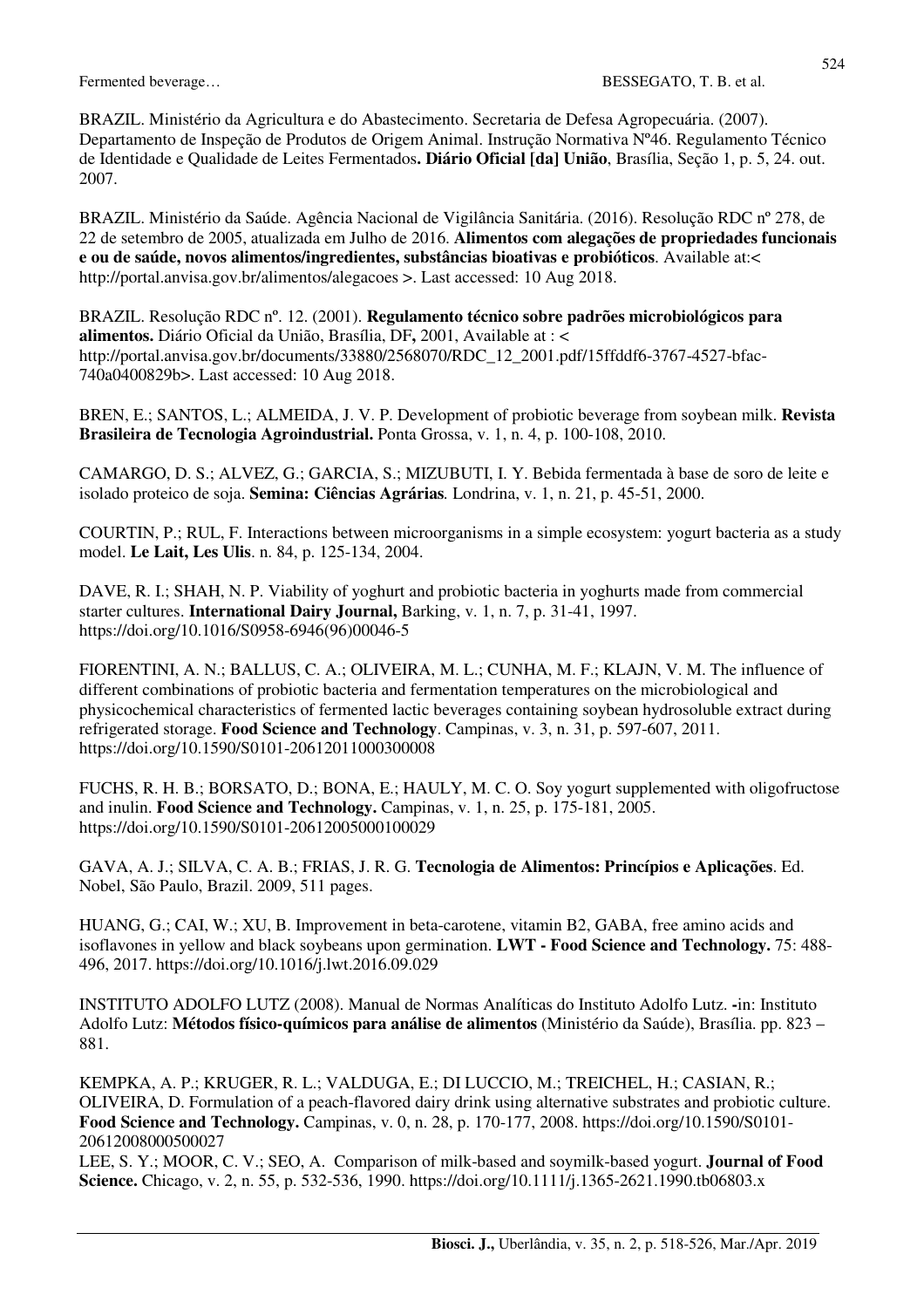MANZANO, G. P. P.; DAIUTO, E. R.; JANZANTTI, N. S.; ROSSI, E. A. Aspectos sensoriais e físicoquímicos de "iogurtes" de soja com espessantes/estabilizantes a base de fécula de inhame (*Dioscoreaalata*), amido modificado e gelatina. **CEPPA Bulletin**. Curitiba, v. 2, n. 26, p. 287-296, 2008.

MARTIROSYAN, D. M. and SINGH, J. A new definition of functional food by FFC: what makes a new definition unique? **Functional Foods in Health and Disease,** v. 5, n. 6 p. 209-223, 2015.

MARTINS, C. A. O.; SEDIYAMA, C. S.; MOREIRA, M. A.; REIS, M. S.; ROCHA, V. S.; OLIVEIRA, M. G. S. Effect of genetic elimination of seed lipoxygenases on agronomic characteristics of soybean. **Pesquisa Agropecuária Brasileira,** Brasília, v. 20, n. 37, p. 1389-1398, 2002.

MITAL, B. K.; STEINKRAUS, K. H. Fermentation of soy milk by lactic acid bacteria; a review. **Journal of Food Protection,** v. 11, n. 42, p. 895-899, 1979. https://doi.org/10.4315/0362-028X-42.11.895

MORAES, R. M.; HAJ-ISA, N. M. A.; ALMEIDA, T. C. A.; MORETTI, R. H. Effects of deodorization on sensory characteristics of hydro soluble soybean extracts obtained from different technological processes. **Food Science and Technology,** Campinas, v. 1, n. 26, p. 46-51, 2006. https://doi.org/10.1590/S0101- 20612006000100008

OMOGBAI, B. A.; IKENEBOMEH, M. J.; OJEABURU, S. I. Microbial utilization of stachyose in soymilk yogurt production. **African Journal of Biotechnology,** Nairobi, v. 9, n. 4, p. 905-908, 2005.

PENHA, L. A. O.; FONSECA, I. C. B.; MANDARINO, J. M.; BENASSI, V. T. A soja como alimento: valor nutricional, benéfico para a saúde e cultivo orgânico. **CEPPA Bulletin,** Curitiba, v. 1, n. 25, p. 91-102, 2007.

PINTHONG, R.; MACRAE, R.; ROTHWELL, J. The development of a soya-based yoghurt: I. Acid production by lactic acid bacteria. **International Journal Food Science and Technol**o**gy,** Oxford, v. 6, n. 15, p. 647-652, 1980. https://doi.org/10.1111/j.1365-2621.1980.tb00985.x

RODRIGUES, R. S.; MORETTI, R. H. Caracterização físico-química de bebida proteica elaborada com extrato de soja e polpa de pêssego. **CEPPA Bulletin**. Curitiba, v. 1, n. 26, p. 101-110, 2008. https://doi.org/10.5380/cep.v26i1.11797

SAITO, V. S.; DOS SANTOS, T. F.; VINDEROLA, C. G.; ROMANO ,C, NICOLI, J. R.; ARAÚJO, L. S. COSTA, M. M. ANDRIOLI, J. L.; UETANABARO, A. P. Viability and resistance of *Lactobacilli* isolated from cocoa fermentation to simulated gastrointestinal digestive steps in soy yogurt. **Journal Food Science**. Medford, v. 79, n. 2, p. 208-13. 2014. https://doi.org/10.1111/1750-3841.12326

SHAH, N. P. Functional cultures and health benefits. **International Dairy Journal.** Barking, v. 11, n. 17, p. 1262-1277, 2007. https://doi.org/10.1016/j.idairyj.2007.01.014

SILVA, M. S.; NAVES, M. M. V.; OLIVEIRA, R. B.; LEITE, O. S. M. Chemical composition and protein value of soybean residue compared to soybean. **Food Science and Technology,** Campinas, v. 3, n. 26, p. 571- 576, 2006. https://doi.org/10.1590/S0101-20612006000300014

SILVA, N.; JUNQUEIRA, V. C. A.; SILVEIRA, N. F. A. **Manual de Métodos de Análise Microbiológica de Alimentos,** Varela, São Paulo, Brazil, 2001, 229 pages.

SOUZA, A. H. P.; COSTA, G. N.; MIGLIORANZA, L. H. S.; MAIA-FURLANETO, L.; OLIVEIRA, A. F. Microbiological, physical, chemical and sensory characteristics of milk fermented with *Lactobacillus plantarum*. **Acta Scientiarum - Health Science,** Maringá, v. 1, n. 35, p. 125-131, 2013.

STATSOFT. **Statistica for Window - Computer programa manual**. 6.0 Tulsa: Statsoft Inc., 2001.